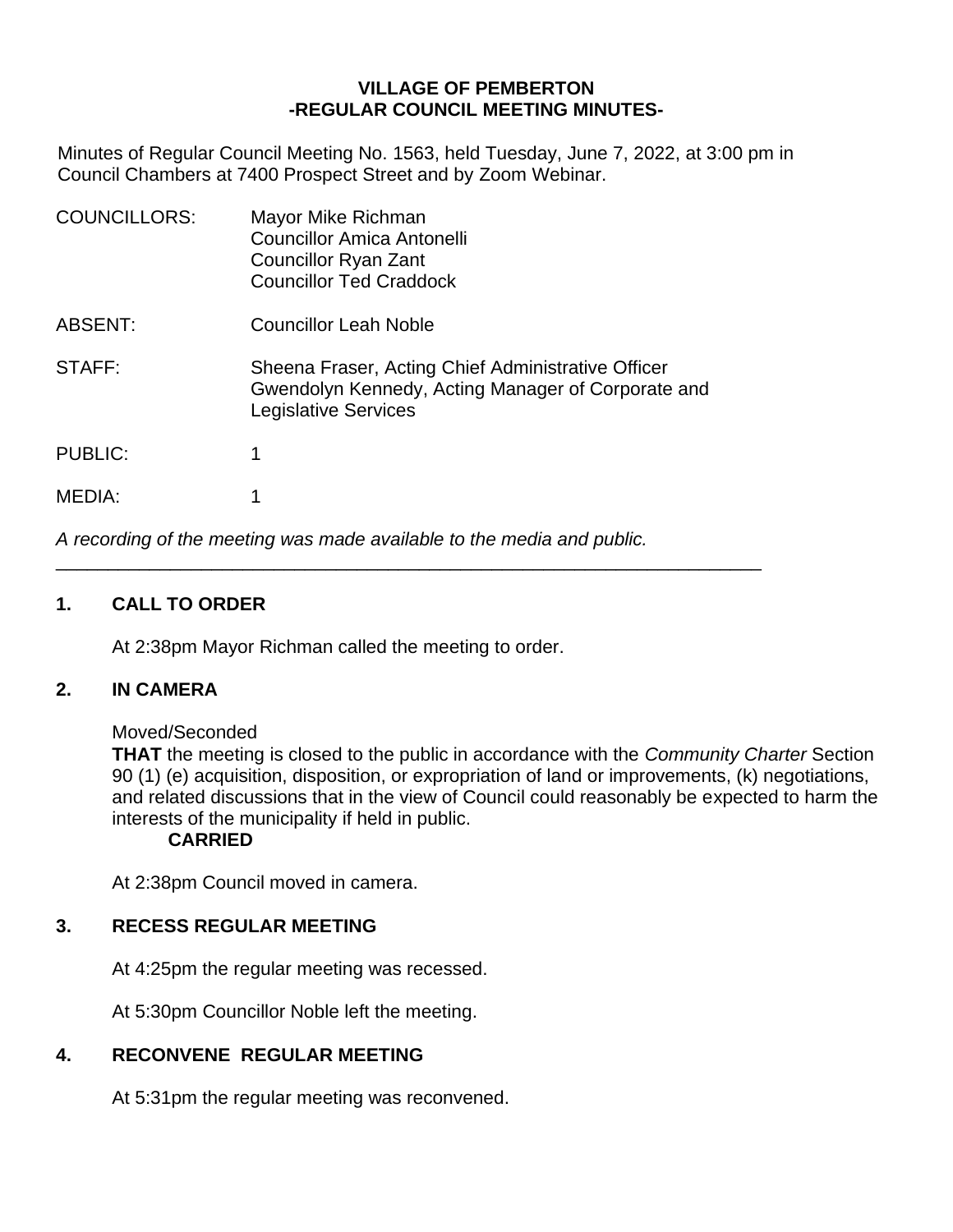Village of Pemberton Regular Council Meeting No. 1563 Tuesday, June 7, 2022 Page **2** of **7**

## **5. APPROVAL OF AGENDA**

Moved/Seconded **THAT** the agenda be approved as amended by the removal of agenda item number 11, the RCMP delegation. **CARRIED**

### **6. RISE WITH REPORT FROM IN CAMERA**

### **7. ADOPTION OF MINUTES**

### **7.1 Regular Council Meeting No. 1561, Tuesday, May 17, 2022**

Moved/Seconded **THAT** Council approves the minutes of Regular Council Meeting No. 1561, held Tuesday, May 17, 2022, as circulated. **CARRIED**

#### **7.2 Special Council Meeting No. 1562, Thursday, May 19, 2022**

Moved/Seconded **THAT** Council approves the minutes of Special Council Meeting No. 1562, held Thursday, May 19, 2022, as circulated. **CARRIED**

## **8. BUSINESS ARISING FROM THE PREVIOUS REGULAR COUNCIL MEETING**

## **9. BUSINESS ARISING FROM THE COMMITTEE OF THE WHOLE**

## **10. COMMITTEE MINUTES - FOR INFORMATION**

**11. DELEGATION**

#### **12. STAFF REPORTS**

**12.1 Office of the Chief Administrative Officer**

#### **a. Verbal Report**

The Acting Chief Administrative Officer did not provide a verbal report.

**b. Appointment of the Chief Administrative Officer and Financial Signing Officer for the Village of Pemberton**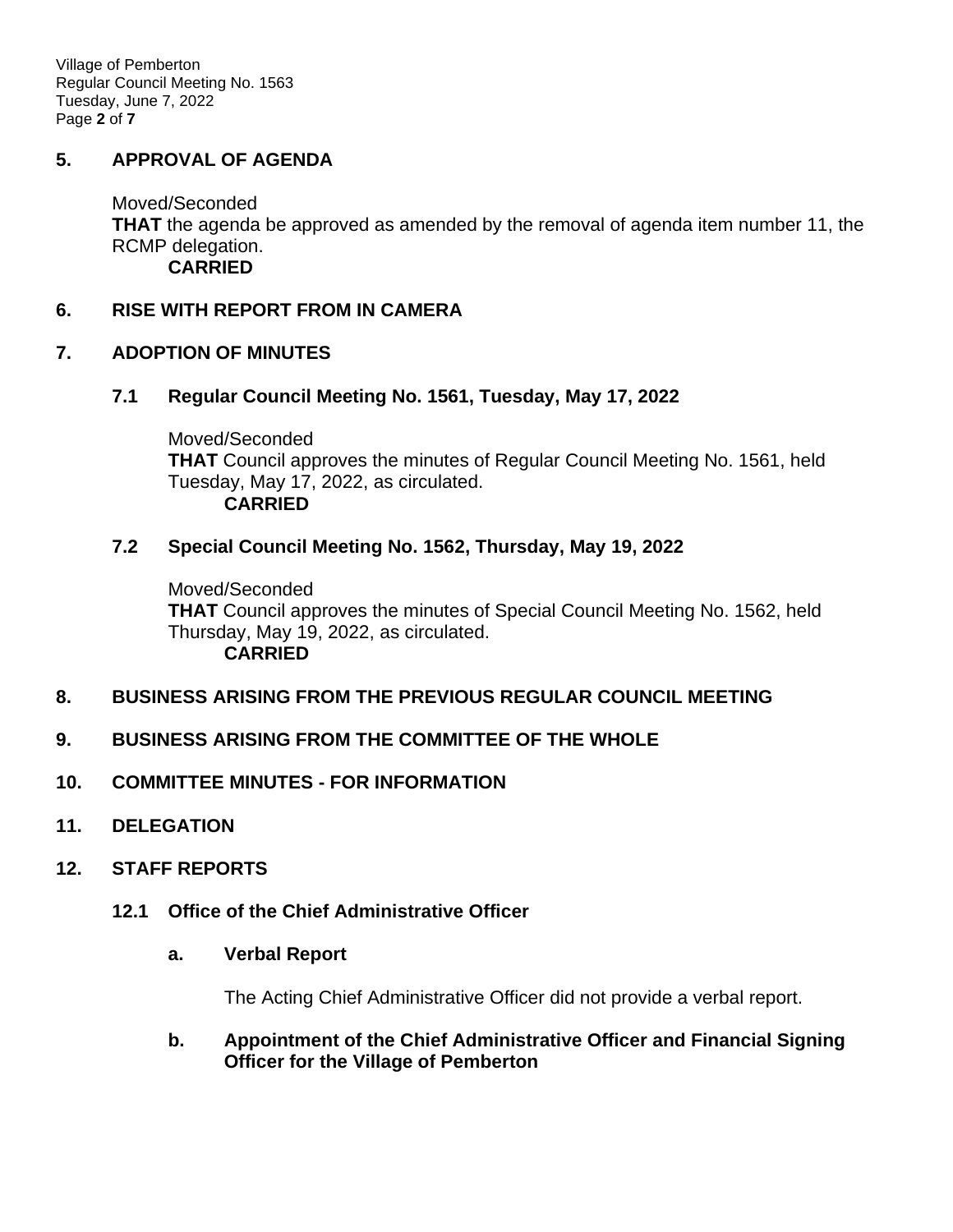# **Acting Chief Administrative Officer – Rescind**

Moved/Seconded

**THAT** the appointment of Sheena Fraser, as Acting Chief Administrative Officer, be rescinded effective Monday, June 13, 2022.

**CARRIED**

## **Chief Administrative Officer Appointment**

Moved/Seconded

**THAT** Ms. Elizabeth Tracy be appointed Chief Administrative Officer for the Village of Pemberton effective Monday, June 13, 2022.

**AND THAT** Ms. Elizabeth Tracy be appointed:

- a) Chief Administrative Officer with the duties and responsibility assigned under Section 147 of the Community Charter and Village of Pemberton Chief Administrative Officer Bylaw No. 682, 2011;
- b) Airport Manager; and
- c) A Financial Signing Officer for the Village. **CARRIED**

# **Financial Signing Officer**

## Moved/Seconded

**THAT** Ms. Elizabeth Tracy be added as an administrative signing authority on the Village of Pemberton TD Bank account (s), the Village of Pemberton Scotiabank account (s) and the Blue Shore Credit Union account (s);

**AND THAT** Ms. Elizabeth Tracy be added as a signing authority on all authorizations from Municipal Finance Authority by the Village of Pemberton. **CARRIED**

# **13. BYLAWS**

# **13.1 Bylaws for First, Second, and Third Readings**

## **a. Village of Pemberton Water Regulation Connection and Rates Bylaw No. 232, 1989, Amendment (Schedule A) Bylaw No. 931, 2022**

Moved/Seconded **THAT** Council gives first, second, and third readings to Village of Pemberton Water Regulation Connection and Rates Bylaw No. 232, 1989, Amendment (Schedule A) Bylaw No. 931, 2022.

**CARRIED**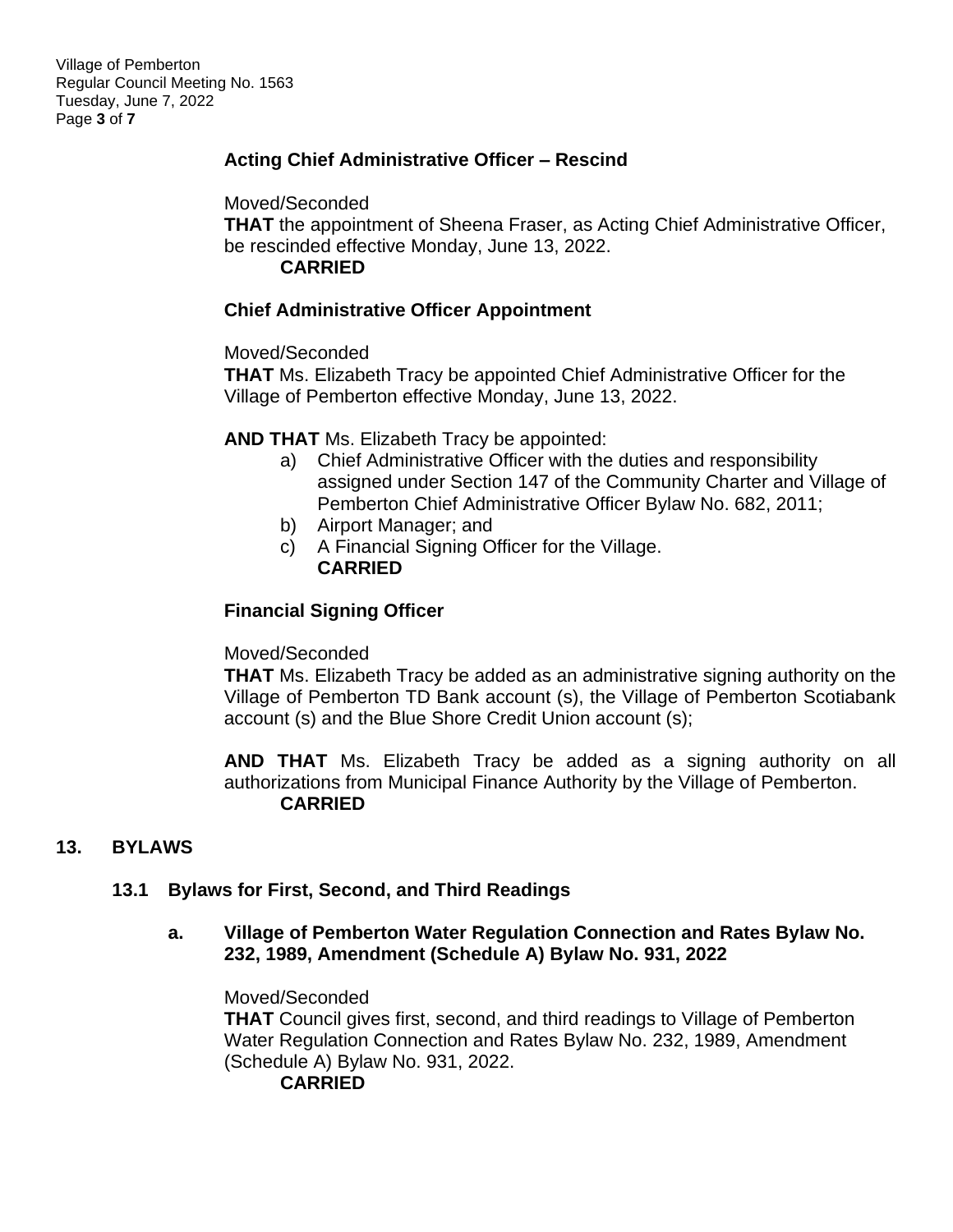### **14. MAYOR'S Report**

### **14.1 Correspondence from Dawn Johnson, Stewardship Pemberton Society, dated May 30, 2022**

Mayor Richman presented correspondence received from Dawn Johnson, Stewardship Pemberton, presenting a proposal to seek funding for the agricultural park project that forms part of the plan for Lot 13. The agricultural park concept was initiated about 6 years ago in partnership with Stewardship Pemberton. However, due to various delays and competing priorities, there has been no action on this project.

Mayor Richman met with Ms. Johnson to discuss how Stewardship Pemberton may support the Village in getting the project underway. Ms. Johnson drafted a proposal focused on seeking grant funding that would ideally include a project management component. The cost of the grant research is approximately \$5,000 which could be considered seed funding for the larger project. An informal discussion with Area C Director Mack indicates that there is the potential to share the cost of seed funding with the Squamish-Lillooet Regional District as the project would benefit residents of Area C as well as the Village.

Acting CAO Fraser informed the Council that the Village has a high-level concept plan for Lot 13 that includes the development of the park and ride and agricultural park. With the park and ride project going ahead, now is a good time to review the plan to ensure that any infrastructure required for the agricultural park will be integrated with the infrastructure work for the park and ride. Ms. Fraser suggested that Staff meet with Stewardship Pemberton to discuss the concept plan.

Ms. Fraser indicated that the seed funding could be allocated from the either gas tax fund or from the contracts and consultants budget.

#### Moved/Seconded

**THAT** Council directs Staff to arrange a meeting with Stewardship Pemberton to review the Lot 13 concept plan and discuss the proposal from Stewardship Pemberton.

#### **CARRIED**

Moved/Seconded

**THAT** up to \$3,000 be allocated from gas tax funds for funding of the proposal from Stewardship Pemberton;

**AND THAT** a request for cost sharing be addressed to Area C Director Russell Mack. **CARRIED**

#### **14.2 Meetings and Events**

Mayor Richman attended the following meetings and events:

• Sea to Sky Regional Hospital District special meeting held on May 26th: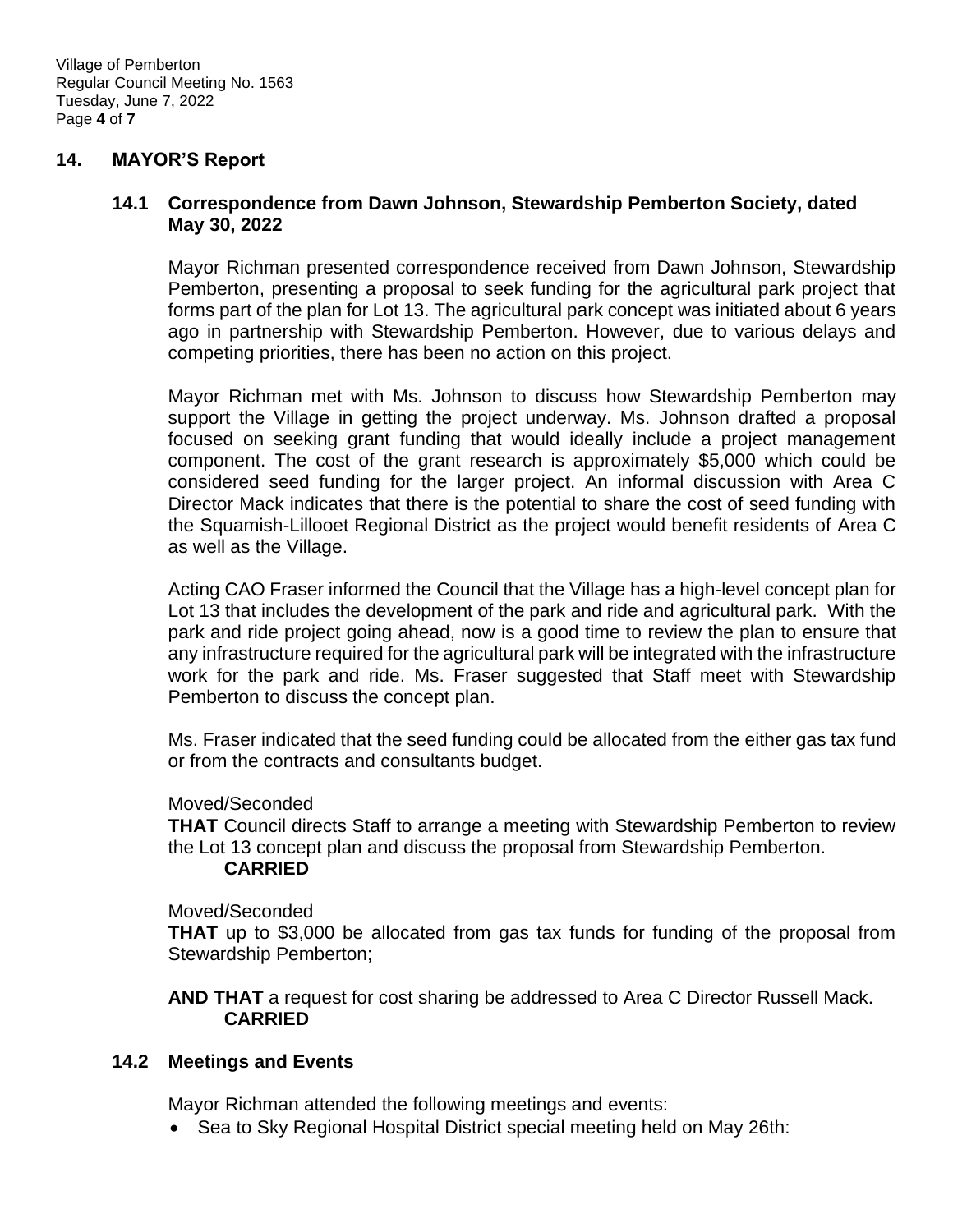- o Dr. James Cranston presented a case for the purchase of a CT scanner for Squamish General Hospital;
- o Vancouver Coastal Health presented a capital plan. The Board did not approve the capital project requests, instead asking for a master plan that would inform capital project decisions.
- Squamish-Lillooet Regional District meetings on May 25th and 26th:
	- o many housekeeping matters were discussed
	- o there was a request from the Board for application for an infrastructure grant for replacement of the Pemberton North water service main;
	- o discussion of parental leave for directors;
	- o discussion of incentives to encourage property owners at Wedgewoods to include secondary suites in their homes;

Mayor Richman shared with Council correspondence received from BC Parks confirming that day use passes at no cost will be required in 2022 for Joffre Lakes, Golden Ears, and Garibaldi Parks;

Mayor Richman informed Council that he has received correspondence regarding scheduling minister meetings for the annual Convention of the Union of British Columbia Municipalities to take place in Whistler from September 12th to 16th.

## **Upcoming Events**

- Mayor Richman will attend the Pemberton Valley Utilities and Services and Transit Committee meetings this week.
- The 17th Annual Chamber of Commerce/Rotary Club Golf Tournament will take place on June 16th
- the Pemberton Secondary School graduation ceremony will be held this weekend
- The Pemberton Secondary School awards ceremony is scheduled for the 14th
- The Celebration of Life for Shirley Henry, former Pemberton Mayor, will take place on the 14th

## Moved/Seconded

**THAT** Council directs Staff to prepare a parental leave benefits policy for councillors for consideration at a future meeting.

## **CARRIED**

# **15. COUNCILLORS' Reports**

Councillor Craddock reported on the following meetings and events:

- Tourism Pemberton board meeting
- Pemberton Valley Dyking District meeting
- Economic Development Collaborative meeting
- Community Wildfire Resiliency Plan Committee

Councillor Antonelli passed on a request that the family open gym activity be reinstated by Recreation Services.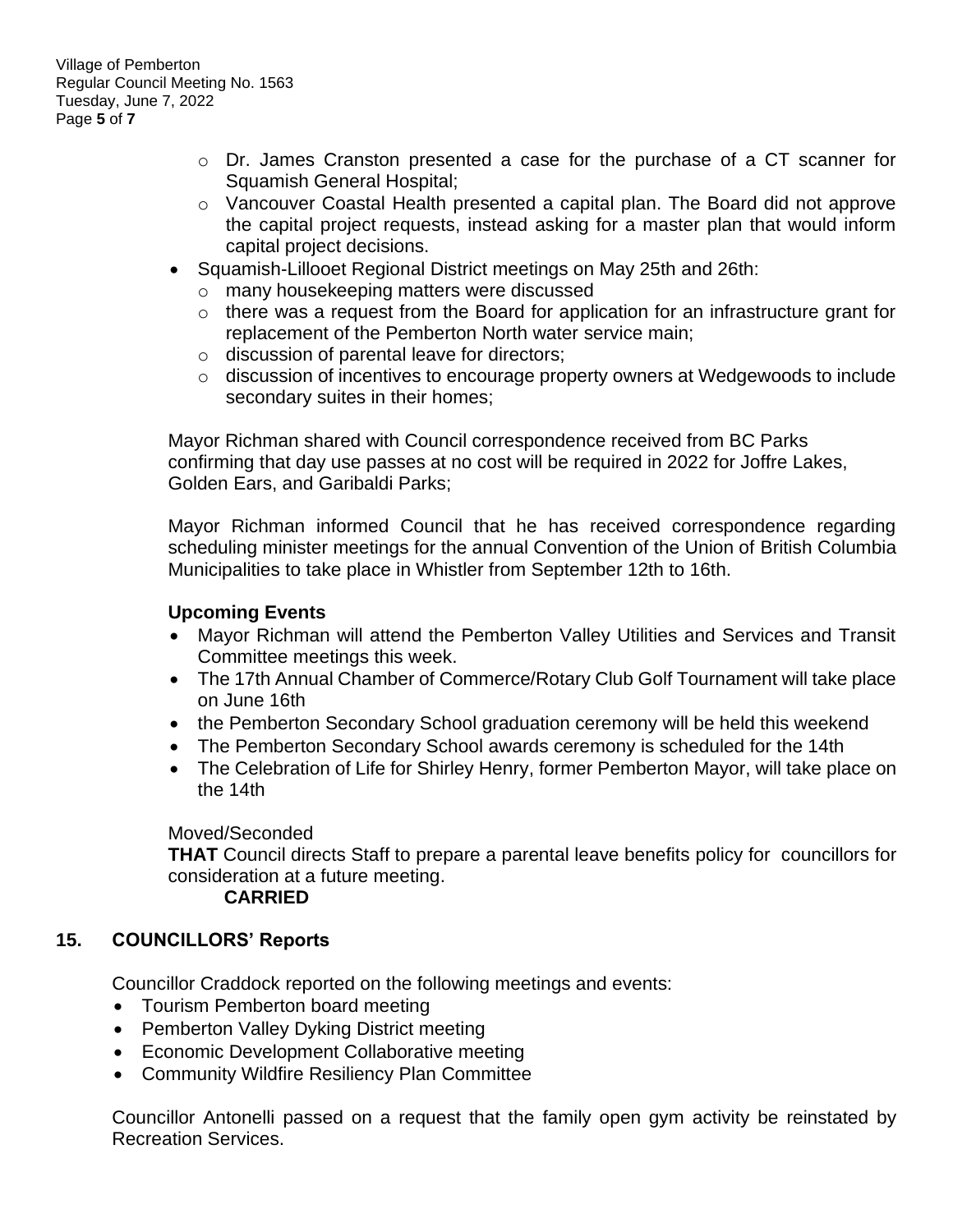Village of Pemberton Regular Council Meeting No. 1563 Tuesday, June 7, 2022 Page **6** of **7**

> Councillor Zant attended the Pemberton and District Public Library Board meeting. Councillor Zant passed on a request regarding operation of the splash park, asking that the delay between pressing a button and the water park activating be decreased and that the water stay on longer each time it is activated.

## **16. CORRESPONDENCE**

## **16.1 Correspondence for Information**

**a. Peter Skeels, Village resident, dated May 13, 2022, advising that the Village consider potential noise issues related to pickleball.**

Council discussed the potential for noise complaints related to pickleball. Staff indicated that when outdoor pickleball is offered, it will be as a pilot program initially, that area residents will be informed, and that noise considerations will be addressed.

- **b. Patrick Weiler, MP, West Vancouver-Sunshine Coast-Sea to Sky Country, dated May 17, 2022, announcing public consultation to develop Canada's first National Adaptation Strategy, a whole-of-society blueprint for coordinated action across the country, ensuring communities and Canadians are prepared for the impacts of climate change.**
- **c. Jessie Abraham, Sea to Sky Community Services, dated May 22, 2022, thanking Mayor and Council for considering the Harrow Road development at the Committee of the Whole meeting held on May 17th.**

Moved/Seconded **THAT** Council receives the correspondence. **CARRIED**

## **17. DECISION ON LATE BUSINESS**

- **18. LATE BUSINESS**
- **19. NOTICE OF MOTION**
- **20. QUESTION PERIOD**

There were no questions from the gallery.